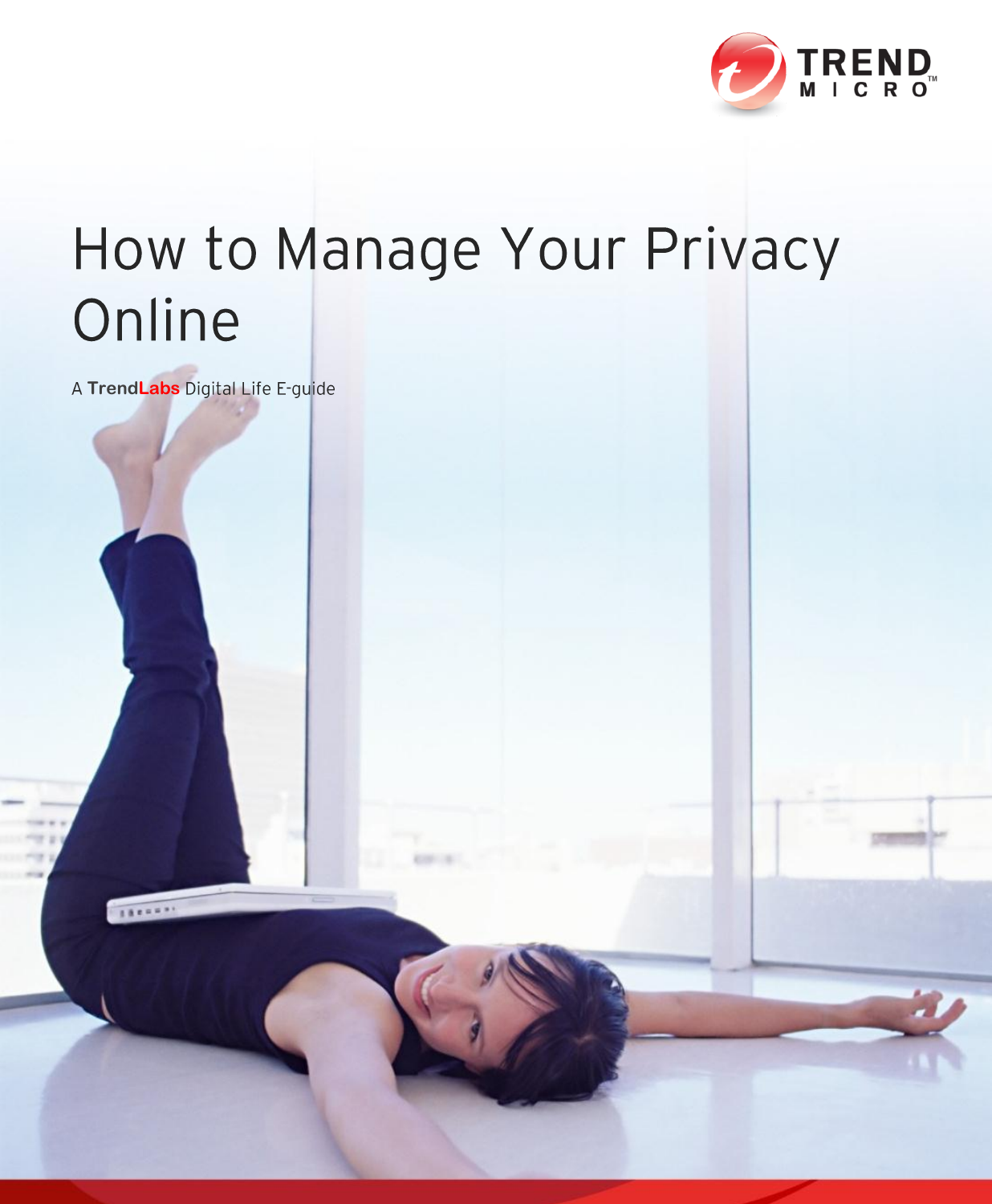When you go shopping or banking online, you probably take great pains to make sure sensitive information (like your credit card details) remain private. But what about other details, like your daily plans or browsing habits?

When your private information goes public, malicious activities or bad guys aren't always behind it. You may not be aware that there are other ways for your information to go public.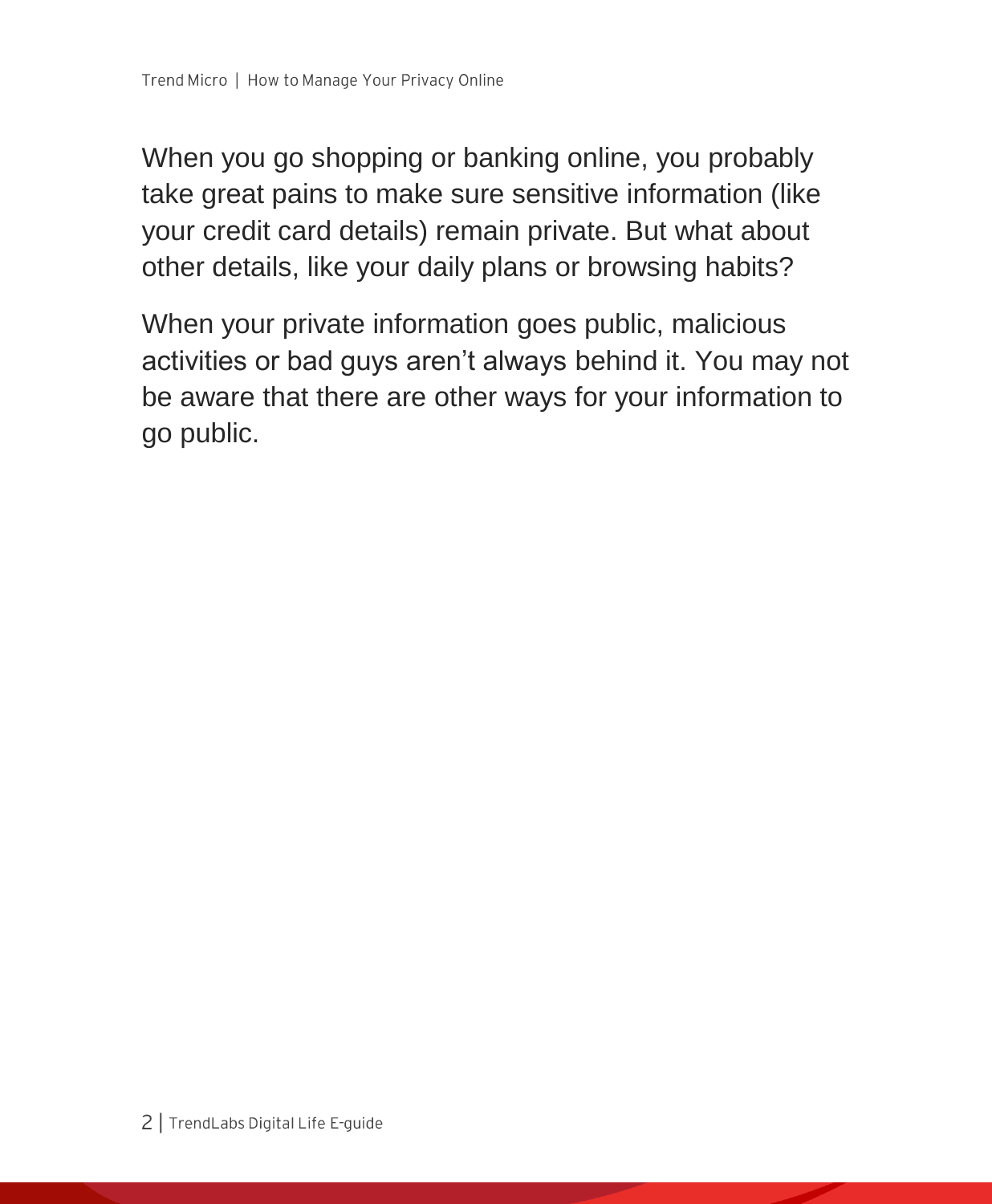# What is Privacy for You?

There is no "one-size-fits-all" definition for privacy. Of course, there are things that everyone will agree on. For example, everyone will agree that seeing your credit card information go public is not a good thing. The same could probably be said for a home address.

But what about your favorite shoe brand? Or the last item you searched online? While some people might be squeamish about sharing with an advertising company the details of the last item they purchased, others wouldn't even bat an eye.

It's important to be aware of the different ways your private online information can be shared with others. That way, you can assess and decide on how much you are willing to share and adjust it accordingly.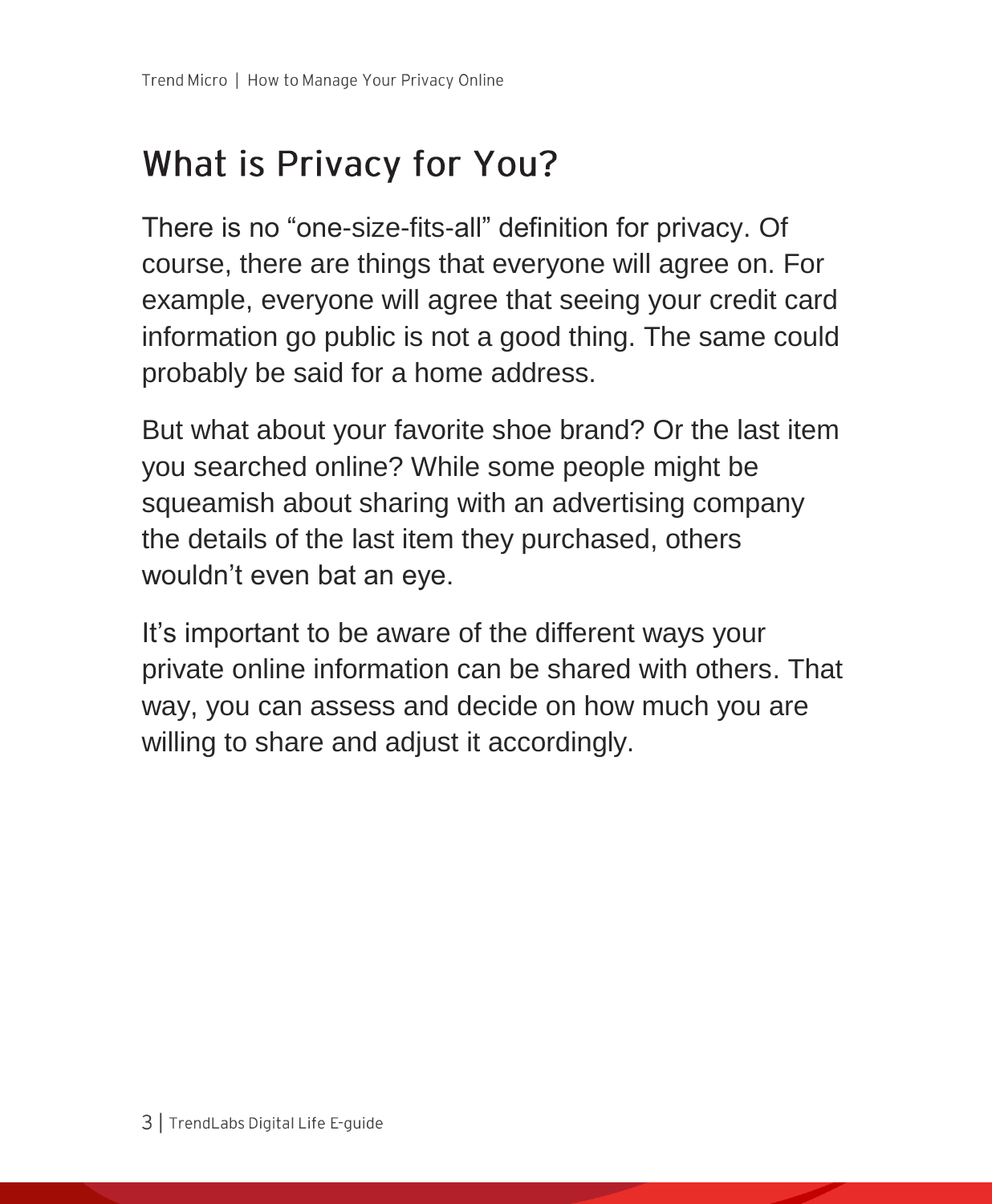## **Online Activity Tracked by Ad Networks**

Have you ever seen an online ad with a product or brand that you searched *just* ten minutes ago? That's the result of customized advertising.

Online advertising or ad networks act as bridges between advertisers and the owners of the sites they wish their ads to appear in. These networks use a central server to deliver the right ads to the right site visitors and to monitor users across their entire network.

In order to deliver the ads, ad networks may allow thirdparty companies to observe users' online activities via their browsing history. Although matching users to online ads that may pique their interest may not be a problem to some, others may take this as a violation of privacy. What most sellers find convenient and useful may be construed as an invasion of privacy by the people they watch.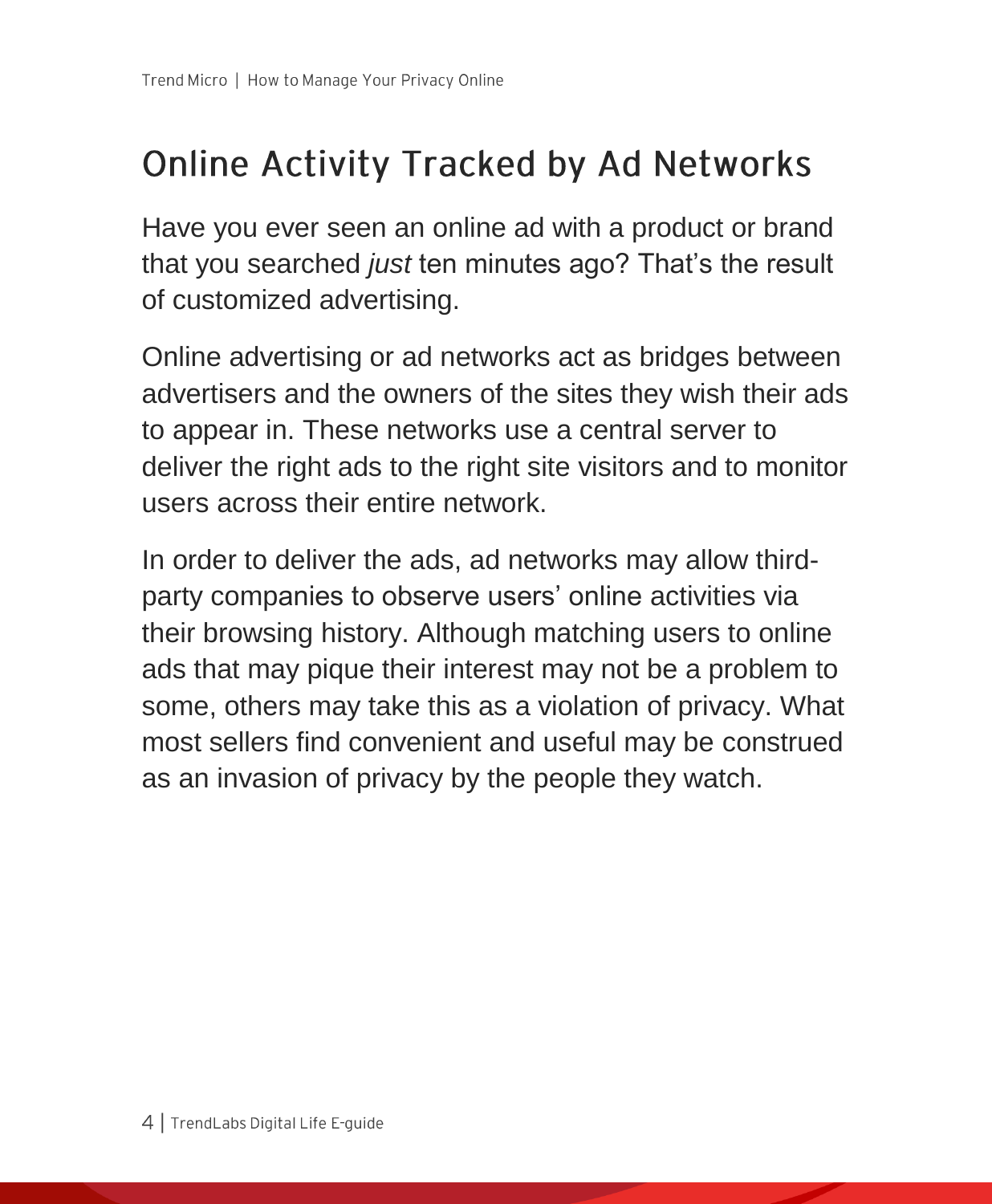## **Keeping Your Browsing History Private**

To [protect your privacy,](http://about-threats.trendmicro.com/ebooks/keeping-things-private-online/) keep the following tips in mind:

• Regularly delete cookies. Cookies store site-related information that may be stolen for cybercriminal use. Take note that doing so will require you to reenter your user name and password every time you access a site.

• Consider private browsing. Opting for private browsing opens a new browser session that deletes its history and cookies as soon as you close the window. However, this doesn't guarantee anonymity while your browser window remains open, allowing advertisers to still track you down.

• Use the NAI's [opt-out tool.](http://www.networkadvertising.org/choices/) This tool allows you to opt out of being "targeted" by customized ads. As an organization that promotes online advertising selfregulation, the Network Advertising Initiative (NAI) allows you to opt out of advertising promotions run by its member companies. As such, you will no longer be bothered by tailor-made ads from companies you choose to block.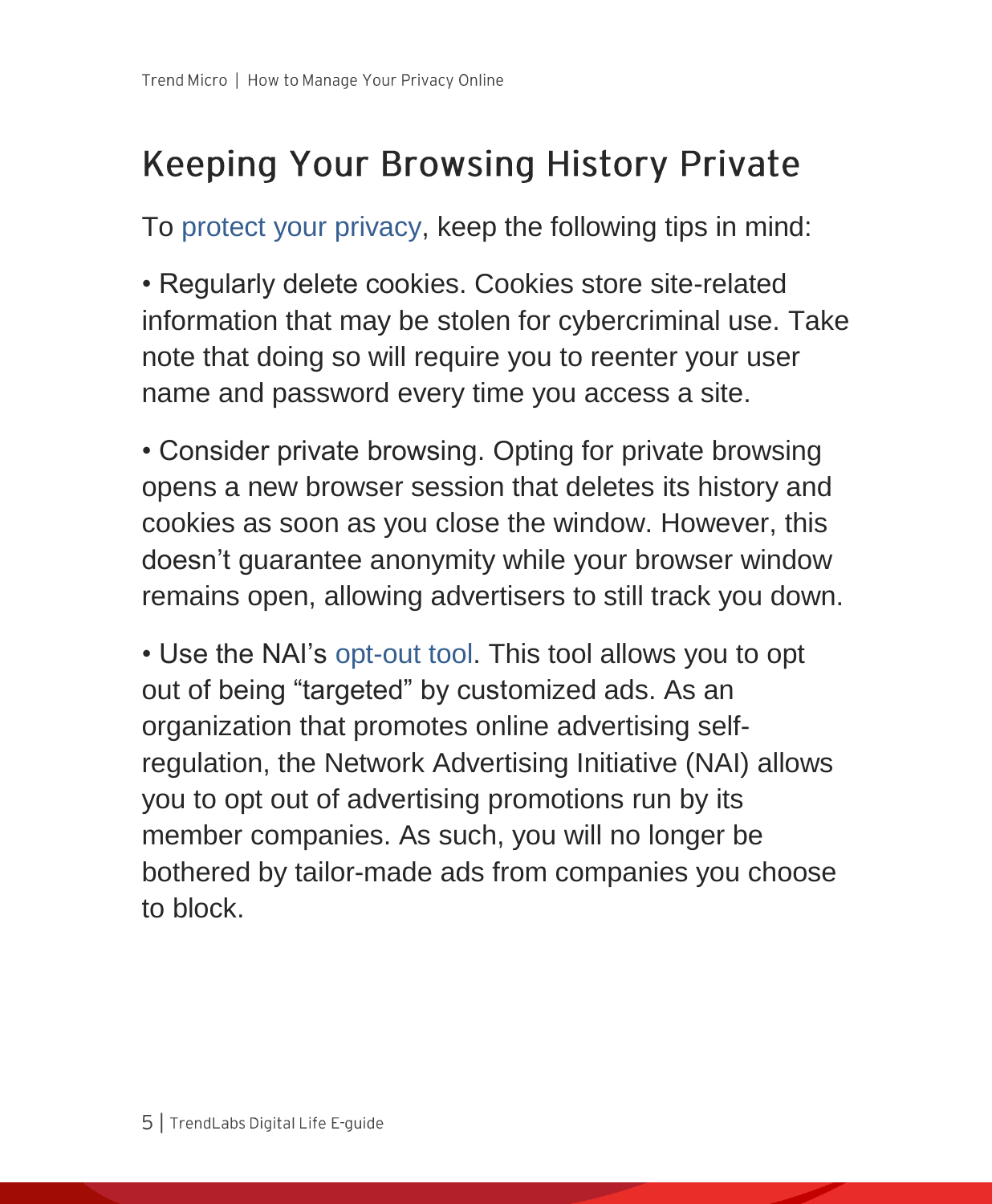# Oversharing on Social Media

While ad networks have to guess what you're interested in based on your web preferences and usage patterns, social media sites have all the information they need as long as you feed it to them. Thanks to social media integration in multiple sites, social networking sites have easy access to your likes and dislikes.

Sharing anything and everything online can have a downside. Social media "mining" is becoming a standard industry practice, especially among insurance and human resource (HR) companies. People are combing through social media accounts for employment and legal purposes. So while that cheeky Facebook post might seem hilarious to your friends, your employer might see it differently.

Bad guys can also use social media mining to find out details about you. Once they do, they can use that information to hack accounts or perform identity theft.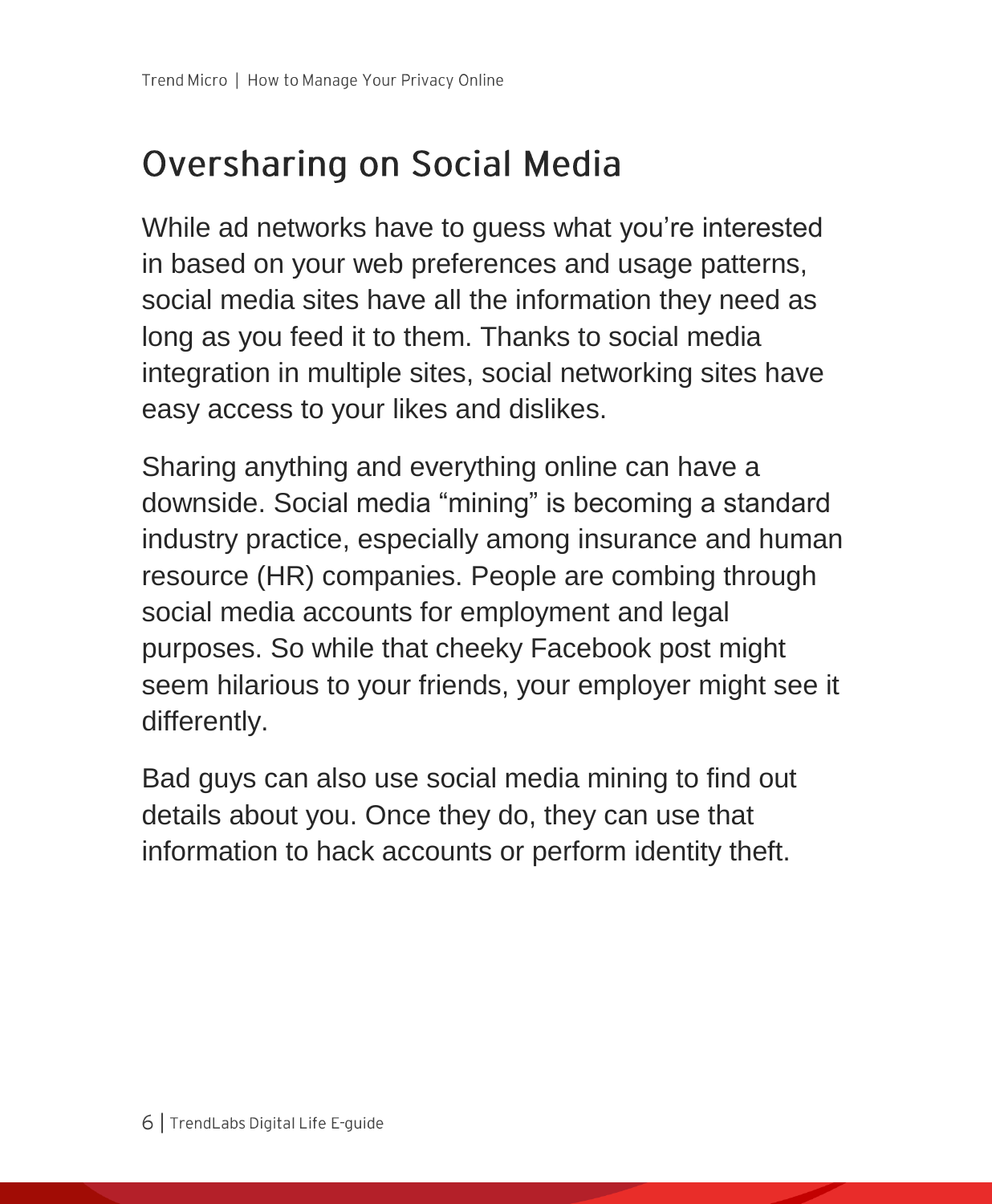## **Resetting Your Social Media Accounts**

Consider what the Miranda Rights says—"What you say can and will be held against you"— and remember that it's best to think very carefully before you post anything online. Avoid sharing too much, especially if you haven't figured out how to fully configure your chosen social networking site's privacy settings yet.

You should also take note that configuring your social media accounts isn't a one-time event. Social networking sites are constantly adjusting and tweaking features and settings—including those for privacy.

You can use the digital life e-guide ["How to Protect Your](http://about-threats.trendmicro.com/ebooks/how-to-protect-your-privacy-on-social-media/)  [Privacy on Social Media"](http://about-threats.trendmicro.com/ebooks/how-to-protect-your-privacy-on-social-media/) as a starting point for securing your accounts.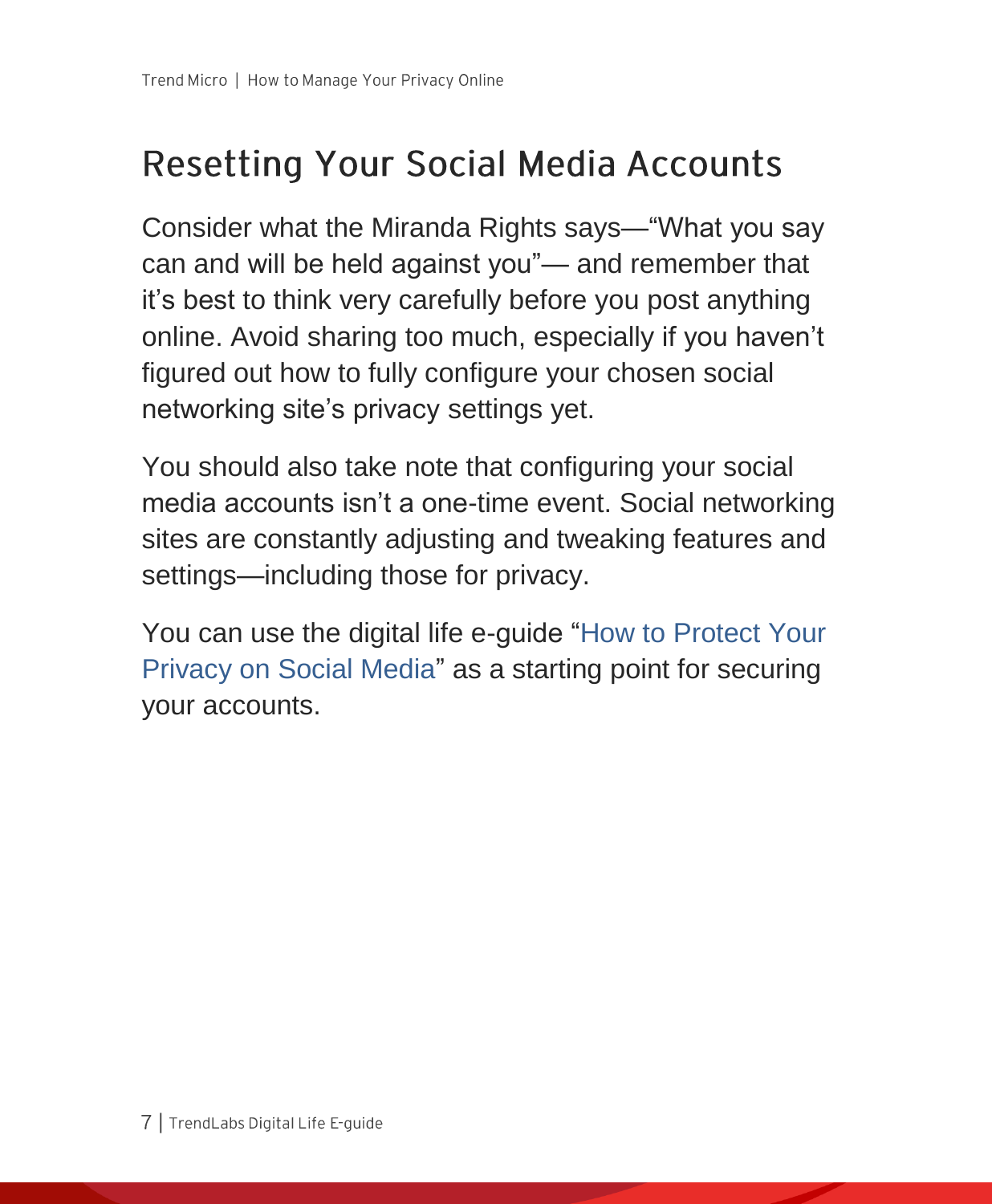### Information Tracked/Leaked By Apps

Mobile apps have become an indispensable part of everyday life, thanks largely to smartphone use. Unfortunately, apps have also become one way for your private data to go public.

Malicious apps created by cybercriminals can steal information stored on your mobile devices. The stolen information may then be sold in the criminal underground market or used for malicious schemes.

Meanwhile, many legitimate apps are powered by ads, meaning these are subject to the same privacy issues related to ad networks. Some apps even require information prior to installation such as your location and personal details such as age and sex. This information is then sent to their developers and third-party companies such as ad networks and marketers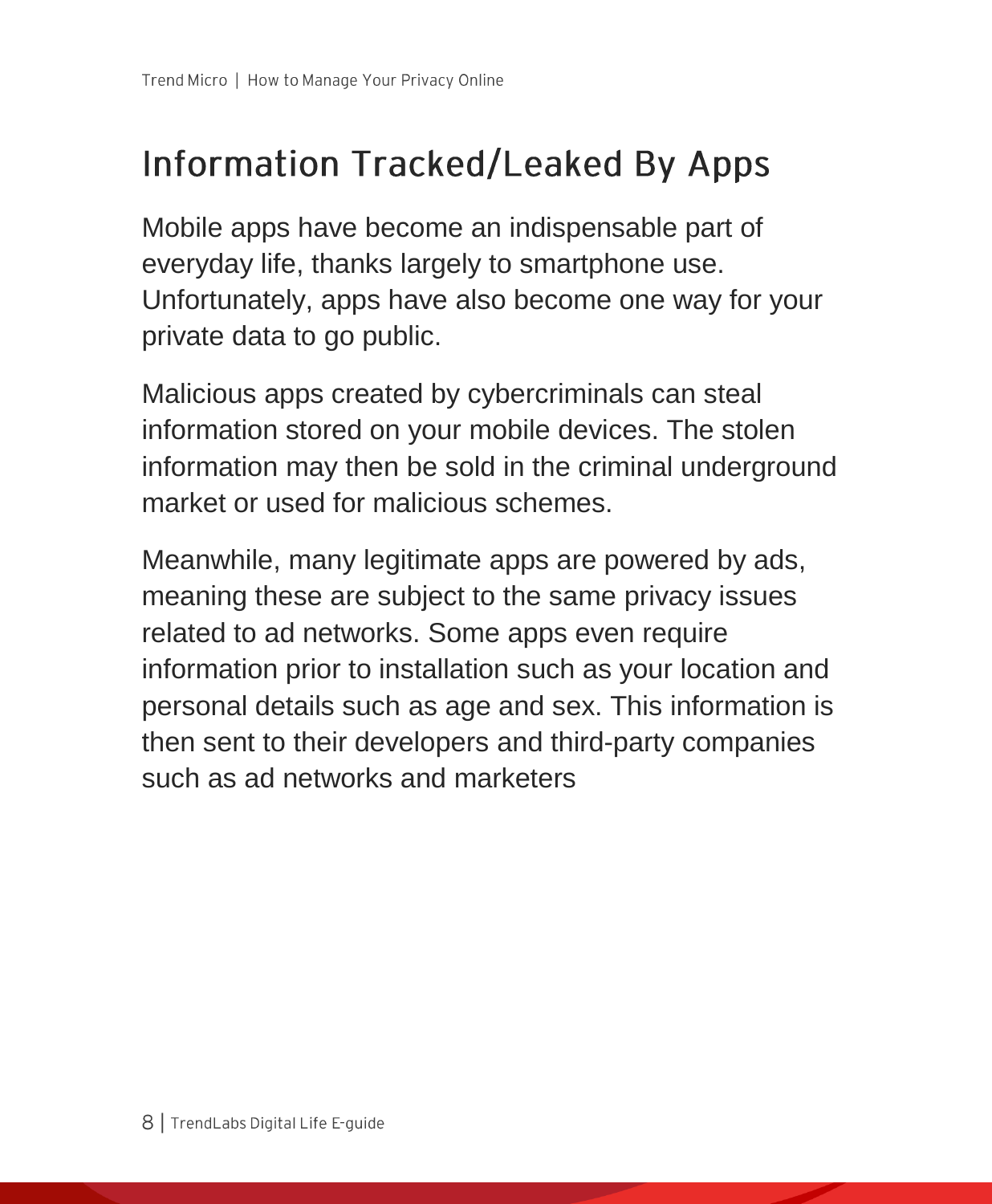# **Protecting Your Mobile Devices**

You can [secure your mobile device](http://about-threats.trendmicro.com/ebooks/the-who-what-why-and-how-of-mobile-privacy/) (and its data) by following some key safety habits:

- Scrutinize apps before downloading them. Bad guys are fond of mimicking legitimate apps to trick users into downloading malicious copycats.
- Check the [permissions](http://about-threats.trendmicro.com/us/library/image-gallery/12-most-abused-android-app-permissions) for each app. Permissions can be a good indicator if an app is requesting for more access than it requires.
- Install a security app that scans for malicious activity in your device. A security app that can also scan for potential privacy issues is even better.